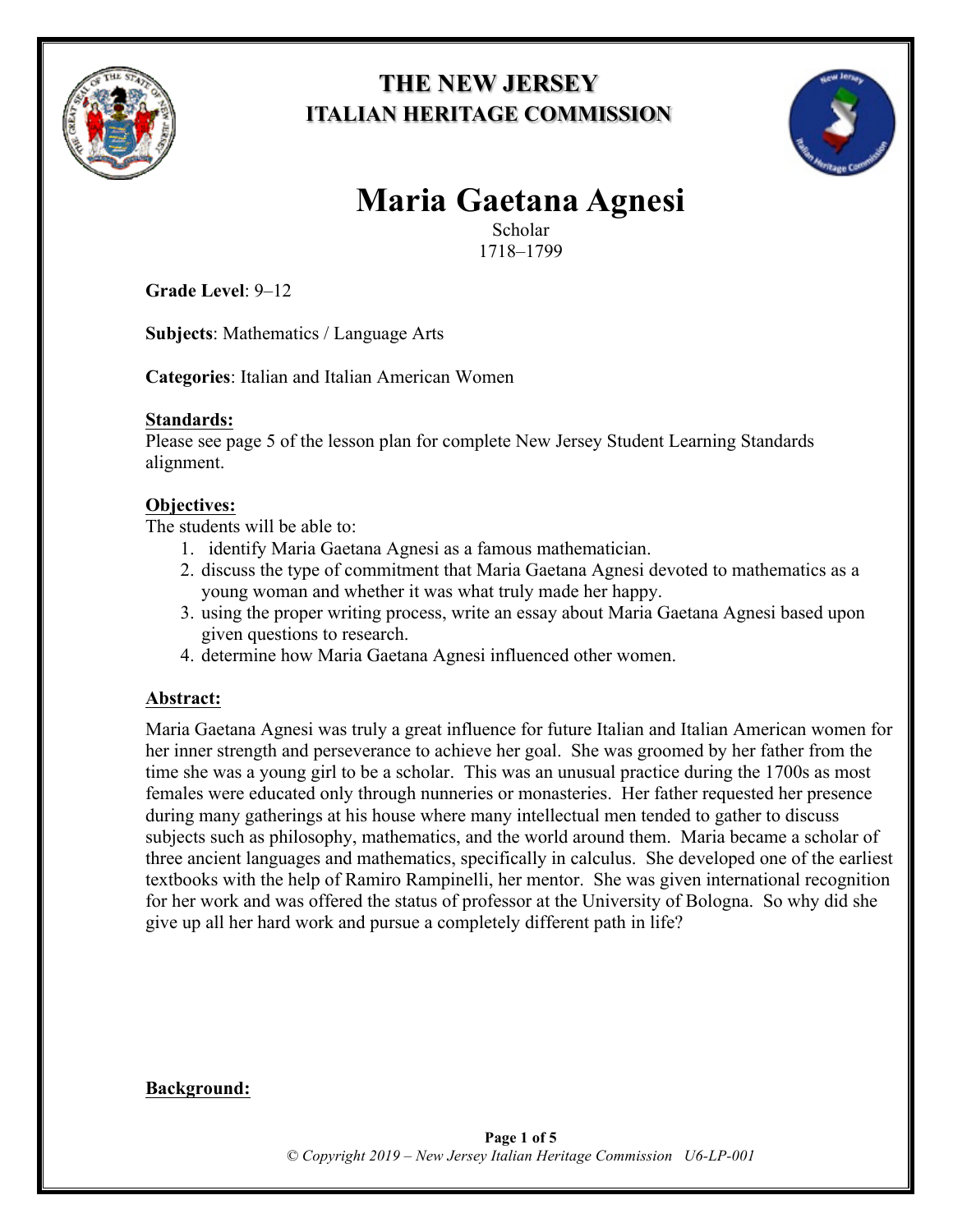Maria Gaetana Agnesi was born in Milan, Italy, on May 16, 1718. She was the eldest of 21 children. Her father, Pietro Agnesi, was a wealthy, intellectual man whose family made its money from silk. Pietro encouraged all of his children to be intellectuals. He spent a considerable amount of money for his daughter, Maria, to be tutored by male mentors and requested her presence during gatherings he frequently held at his house with intellectuals of the day. This was not an easy thing for Maria since she was a shy girl by nature. The discussions that took place during these gatherings focused on philosophical and mathematical issues. He felt this was the only way to ensure a comprehensive education for his daughter, a prodigy. At that time, women were for the most part educated through nunneries or monasteries. Maria spoke fluent French by the time she was five years old. At the age of nine, she had mastered several ancient languages including Latin, Greek, and Hebrew. In her early teens, Maria mastered mathematics studying Reyneau's calculus under a monk named Ramiro Rampinelli, who was a professor in Rome and Bologna. He was also an intellectual colleague of her fathers who frequented the gatherings at her house. When her mother died, Maria took over as caretaker of their house, caregiver for the other 20 children and her father, while also keeping up her studies. She no longer had time to join her father's gatherings.

In 1738, Maria published a collection of essays called *Propositiones Philosophicae* which were about natural science and philosophy. At age 20, she began working on a textbook called *Analytical Institutions*. This text was meant as a teaching tool but has also been said to have been created for her two brothers. She was encouraged to begin this project by her mentor, Ramiro Rampinelli. She also had input on the content of her book from Rampinelli's teacher, Riccati. The original book went through many revisions with guidance from Rampinelli and Riccati. The book contained four sections:Analysis of Finite Qualities, Analysis of Infinitely Small Quantities, Integral Calculus, and Inverse Method of Tangents and Differential Equations. Her text is best known for a calculus curve she wrote, an equation named "Witch of Agnesi." The text was published in her home and funded by her father. She wanted to be sure that she was able to supervise the manner in which the book was published. Later on, the text was translated into several other languages and published internationally. Pope Benedict XIV reviewed the text and remarked that Maria would bring international recognition to Italy and the Academy of Bologna. As a result of her published text, the President of the Bologna Academy of Science, along with three professors, elected Maria to the status of professor at the Academy. It is unclear and disputed whether or not she took this position.

Her interest in mathematics died along with her father in 1752. It is said that she was approached to consult on a mathematical issue soon after her father's death and declined the offer stating that mathematics was no longer of interest to her. She decided to take her life in a new direction and focused on her religious beliefs. She found that helping the poor, homeless, and sick people, particularly women, became her new priority. Maria soon became the director of a new institute called the Pio Instituto Trivulzio. She remained serving ill and dying women at this institute until her own death on January 9, 1799 in Milan. Her devotion to her family and to the women at the institute never allowed Maria the opportunity to marry.

During the Enlightenment era, Maria Gaetana Agnesi was an example and role model for future female scholars.

# **Materials:**

- Background Information
- **Internet Access**

#### **Procedures:**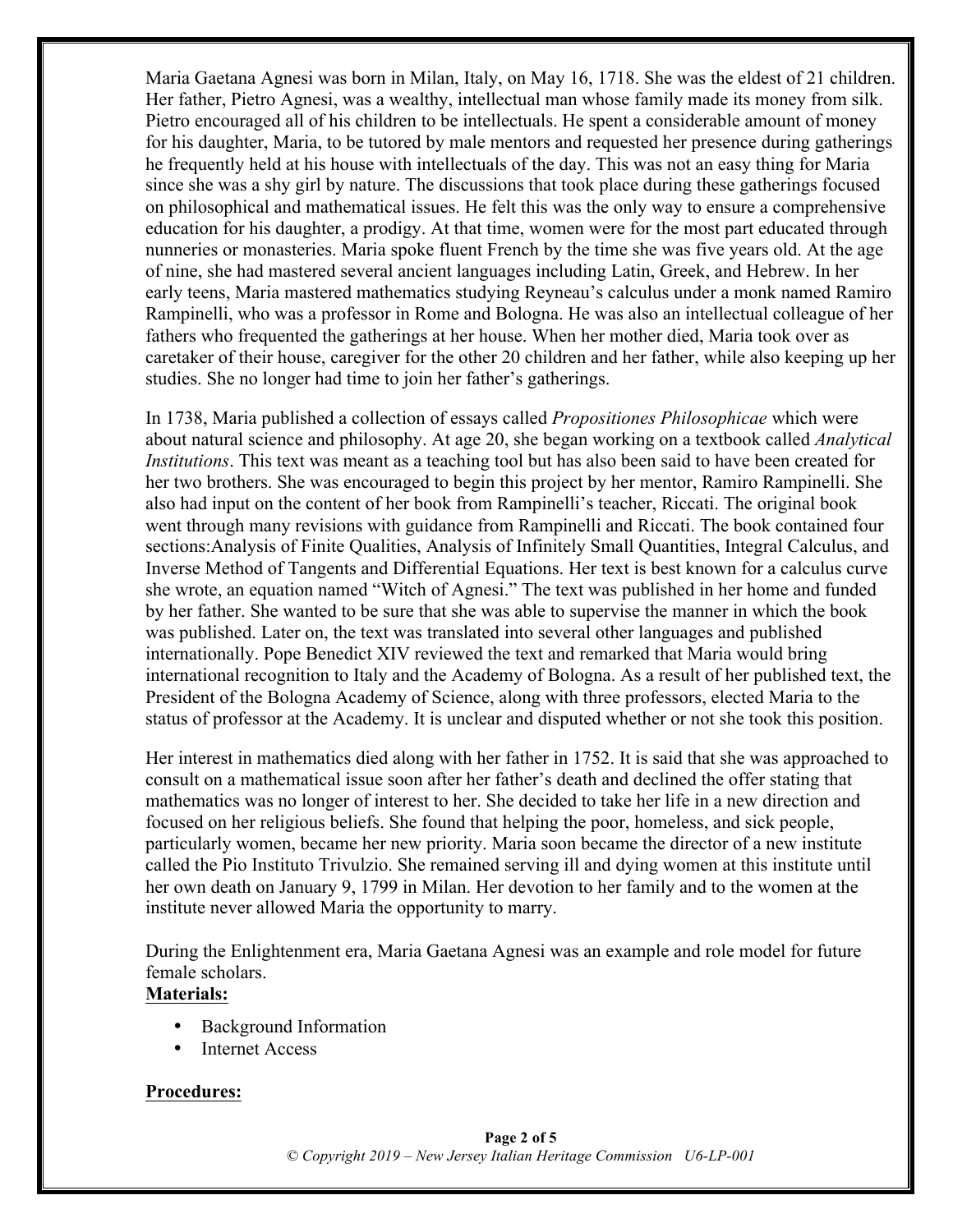- I. Hold a class discussion about the following issues:
	- a. What comes to mind when the students hear the word "calculus"?
	- b. What do the students think is the purpose for learning mathematics?
	- c. What interests do the students have in mathematics?
	- d. What do the students dislike about mathematics?
- II. Explain to the students that they will be learning about a famous Italian woman who is well known for her work in mathematics.
- III. Discuss the background information with the students or download it and have the class read it aloud or independently.
- IV. Discuss as a class what the students feel would be involved in writing and publishing a textbook. Do the students feel that this would be something that would interest them at the age of 20?
- V. Have the students do further research on the life of Maria Gaetana Agnesi.
	- a. http://witchofagnesi.org/
	- b. http://www.newadvent.org/cathen/01214b.htm
	- c. https://www.agnesscott.edu/lriddle/women/agnesi.htm
	- d. https://www.famousscientists.org/maria-gaetana-agnesi/

VI. Pose and ask the students to respond in essay form to the following questions:

- a. By her early teens, Maria had mastered mathematics. Considering that she would have been about your age right now, how do you think she was able to accomplish this? What type of childhood do you think she had?
- b. Would you have been able to complete the same accomplishment by this age?
- c. What type of work do you feel is necessary to achieve this accomplishment?
- d. Would achieving mastery of mathematics by this age be a joyous event for you?
- e. Do you feel that Maria was happy in the course of her childhood?
- f. Why do you suppose that she turned away from mathematics after the death of her father?
- g. What do you think truly made her happy in life?
- h. In what way do you think Maria influenced or could influence other women to pursue a professional career?

#### **Homework:**

Have the students complete their essay on Maria Gaetana Agnesi if they were not able to complete it during class time.

#### **Assessment:**

Evaluate the students' essays for content and thoroughness.

#### **Extensions:**

• Have the students reflect on a time that they completed an activity or joined a group only to satisfy someone else. Doing so may not have necessarily been what they wanted to do

#### **Page 3 of 5**

*© Copyright 2019 – New Jersey Italian Heritage Commission U6-LP-001*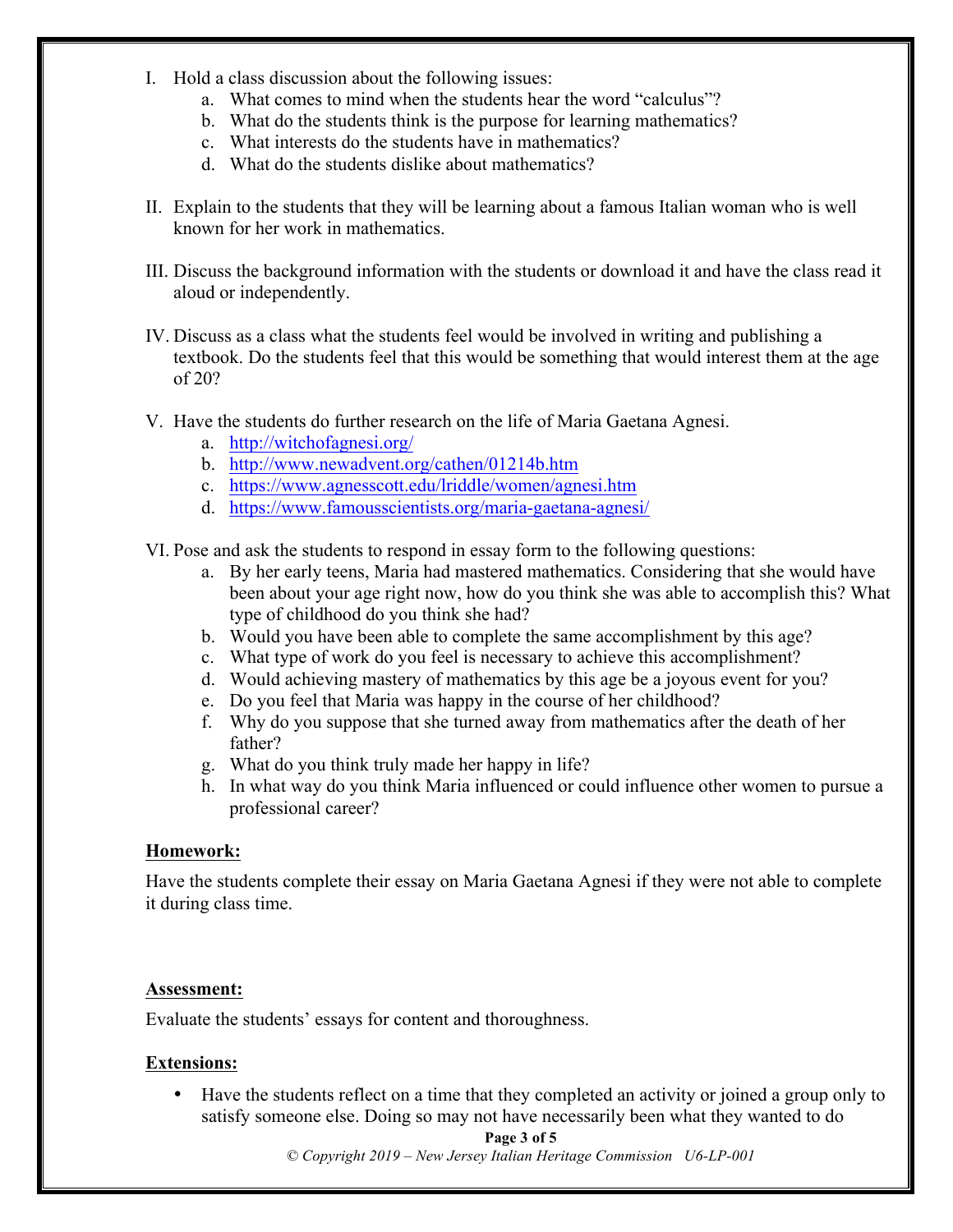themselves. For example, a father pushes his son to be on the football team because that is what he did when he was young. The son has no interest in football and resists joining. The father continues to push the football issue. What is the son to do? The students should write a short essay explaining the situation, how they handled it, and how it made them feel to have someone impose unwanted expectations on them. How does this relate to Maria Gaetana Agnesi?

- Have the students research the role of women during the 18th century. What sort of challenges did women encounter if they chose to pursue an education or any type of professional career during this era?
- Have the students investigate and respond in essay form on the following question: Why did Maria Gaetana Agnesi abandon her study of mathematics after her father died?

#### **Background Resources:**

www.agnesscott.edu/Lriddle/WOMEN/**agnesi**.htm

http://www.astr.ua.edu/4000WS/AGNESI.html